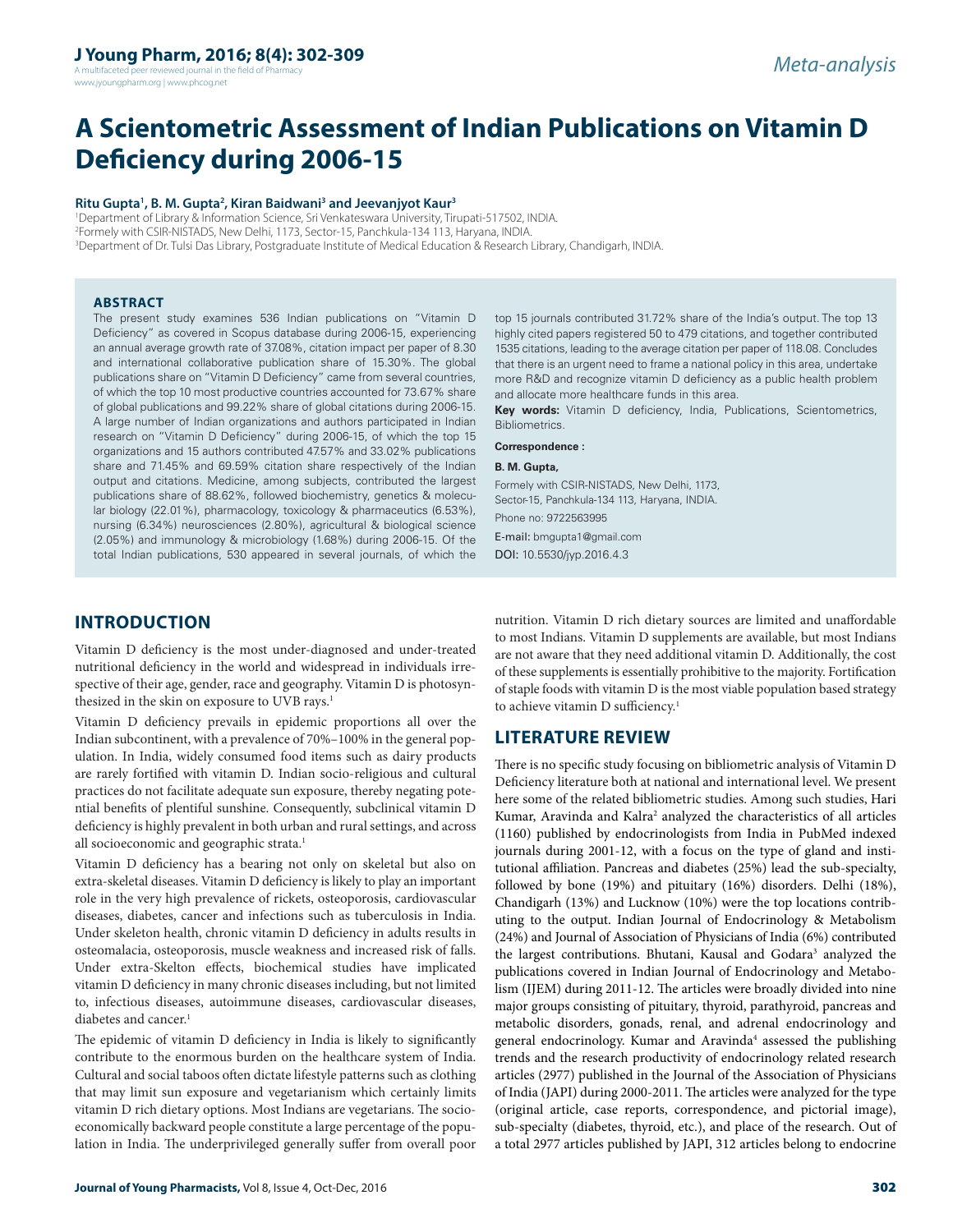sub-specialty. Endocrinology related articles constitute about 11.2% to 23.2% of the published articles per year in JAPI and the percentage is increasing every year. Diabetes (57%) and metabolic bone disorders (16%) lead the sub-specialty articles, followed by thyroid (9%), adrenal and gonad (8%), and pituitary (8%). Chennai (20%), Mumbai (14%), and Delhi (9%) are the top 3 places contributing to the articles followed by Chandigarh and Varanasi. Bharadwaj and Ram<sup>5</sup> analyzed Indian osteoporosis literature during 1973-2012, with focus on growth of literature, extent and nature of collaboration, most productive organizations, authors and journals.

# **OBJECTIVES**

The main objectives of this study are to study the performance of Indian research on "Vitamin D Deficiency" during 2006-15, based on publications output, as indexed in Scopus database. In particular, the study focuses on the following objectives: (i) To study the growth of world and Indian research output and its distribution by type of publication; (ii) To study the contribution & citation impact of top 10 most productive countries; (iii) To study the share of international collaboration publications in India's output and share of leading collaborative countries; (iv) To study the distribution of Indian research output by broad subject areas; (v) To study the publication productivity and citation impact of leading Indian organizations and authors; and (vi) To study the leading media of communication and the characteristics of high cited papers.

## **METHODOLOGY**

The study retrieved and downloaded the publication data of the world and of 10 most productive countries (including India) on "Vitamin D Deficiency" from the Scopus international multidisciplinary bibliographical and citation database (http://www.scopus.com) for 10 years during 2006-15. The keywords "Vitamin D Deficiency" was used in "Abstract, Title and Keyword" tag and restricting it to the period 2006-15 in "date range tag" was used for searching the global publication data and this become the main search string. When the main search string with restricted to 10 most productive countries in "country tag", as shown below for India below, the publication data on 10 most productive countries were obtained. When the main search string is further restricted to "subject area tag", "country tag", "source title tag", "journal title name" and "affiliation tag", we got information on distribution of publications by subject, collaborating countries, organization-wise and journal-wise, etc. For citation data, open citation window is used, where citations are counted from the date of publication till 10 February 2016.

(TITLE-ABS-KEY (VITAMIN D DEFICIENCY) AND AFFILCOUN-TRY (India))

## **ANALYSIS**

## Global Output and Share of Top 10 Most Productive Countries

The top 10 most productive countries on "Vitamin D Deficiency" contributed global publication share from 2.88% to 31.81%, with highest publication share coming from USA (31.81%), followed by U.K. (8.95%), Italy (5.10%), Australia, Germany, Canada and France (from 4.18% to 4.94%), Spain, India and Turkey (from 2.88% to 3.47%) during 2006-15. The global publication share increased by 1.79% in Turkey, followed by India (1.15%), Spain (0.68%), Australia ().17%), Germany (0.13%), as against decrease by 6.74% in USA, followed by Italy (1.23%), U.K. (0.43%), Canada (0.37%) and France (0.18%) from 2006-10 to 2011-15 (Table 1). In terms of average citation per paper (ACPP), Canada achieved the highest impact (28.91), followed by USA (24.28), U.K. (20.40), Australia (20.26), Germany (19.82), France (15.32), Italy (14.80), Spain (12.25),

India (8.23) and Turkey (5.73) during 2006-15. The first 6 countries reported above average ACPP. In terms of relative citation Index, only five countries achieved above the value 1: Canada (1.91), USA (1.61), U.K (1.35), Australia (1.34), Germany (1.31) and France (1.01) during 2006-15. Canada registered the highest share (48.15%) in terms of international collaborative papers among top 10 most productive countries, followed by Germany (39.39%), U.K. (38.74%), France (34.72%), Italy (31.02%), Australia (30.38%), Spain (24.39%), USA (21.46%), India (15.67%) and Turkey (9.38%) during 2006-15. USA registered the highest share (40.24%) of high cited papers among top 10 most productive countries, followed by U.K. (18.34%), Canada (10.95%), Germany (7.69%), Italy (7.40%), Australia (7.10%), France (4.14%), Spain (2.96%), India and Turkey (0.59% each) during 2006-15 (Table 2).

#### Indian Publication Output on "Vitamin D Deficiency

The world and Indian output on "Vitamin D Deficiency" consisted of 16672 and 536 publications during 2006-15, which increased from 807 and 10 publications in 2006 to 2098 and 103 publications in 2015, witnessing annual average growth rates of 11.83% and 37.08% during 2006-15. The cumulative global and Indian publications on "Vitamin D Deficiency" increased from 5699 and 140 during 2006-10 to 10973 and 396 during 2011-15, registering growth rates of 92.54% and 182.86% (Table 3). Of the total Indian publications, 68.10% (365) appeared as journal articles, 12.87% (69) as reviews, 8.77% (47) as letters, 4.66% (25) as editorials, 1.87% (10) as notes, 1.49% (8) as conference papers, 1.12% (6) as articles in press, 0.56 (3) book chapters, 0.37% (2) as short surveys and 0.19% (1) as book during 2006-15. India's global publication share on "Vitamin D Deficiency" was 3.21%, which increased from 2.46% to 3.61% from 2006-10 to 2011-15. The average citation per paper registered by global and Indian publications on "Vitamin D Deficiency" were 15.13 and 8.30, decreasing from 28.35 to 8.10 in global publications and 20.99 to 3.71 in Indian publications from 2006-10 to 2011-15. India's international collaborative publication share on "Vitamin D Deficiency" was 15.30% during 2006-15, which increased from 15.0% to 15.40% from 2006-10 to 2011-15 (Table 3). The largest collaborative publication share (39.02%) by foreign collaborative countries in India's output on "Vitamin D Deficiency" came from U.K., followed by USA (34.15%), Australia and Canada (13.41% each), Switzerland and South Africa (8.54% each), Germany (7.32%), etc. The international collaborative publication share increased by 9.84% in Germany, followed by USA (7.49%), Saudi Arabia (6.56%), Australia and Canada (5.23% each), as against decrease in 11.55% in U.K., South Africa (7.73%), Netherland (6.25%) and Switzerland (1.33%) from 2006-10 to 2011-15 (Table 4).

### Citations Distribution

Of the total publications (536) on "Vitamin D Deficiency", 66.87% (337) were cited 1 or more times during 2006-15. Of the total cited publications, top 0.37% (2) publications (received citations .100 citations) contributed 16.21% citation share, top 2.24% (12) publications (received citations from 51 to 100) contributed 33.44% citation share, top 6.16% (33) publications (received citations 31 or more) contributed 52.33% citations share, top 19.22% (103) publications (received 11 or more citations) contributed 80.02% citation share and top 62.88% (337) publications (received citations 1 or more citations) contributed 100.00% citations share during 2006-15 (Table 5).

#### Subject-Wise Distribution of Publications

The publications output was classified according to Scopus bibliographical database classification. The largest share of publications (88.62%) was classified under medicine, followed by biochemistry, genetics & molecular biology (22.01%), pharmacology, toxicology & pharmaceutics (6.53%),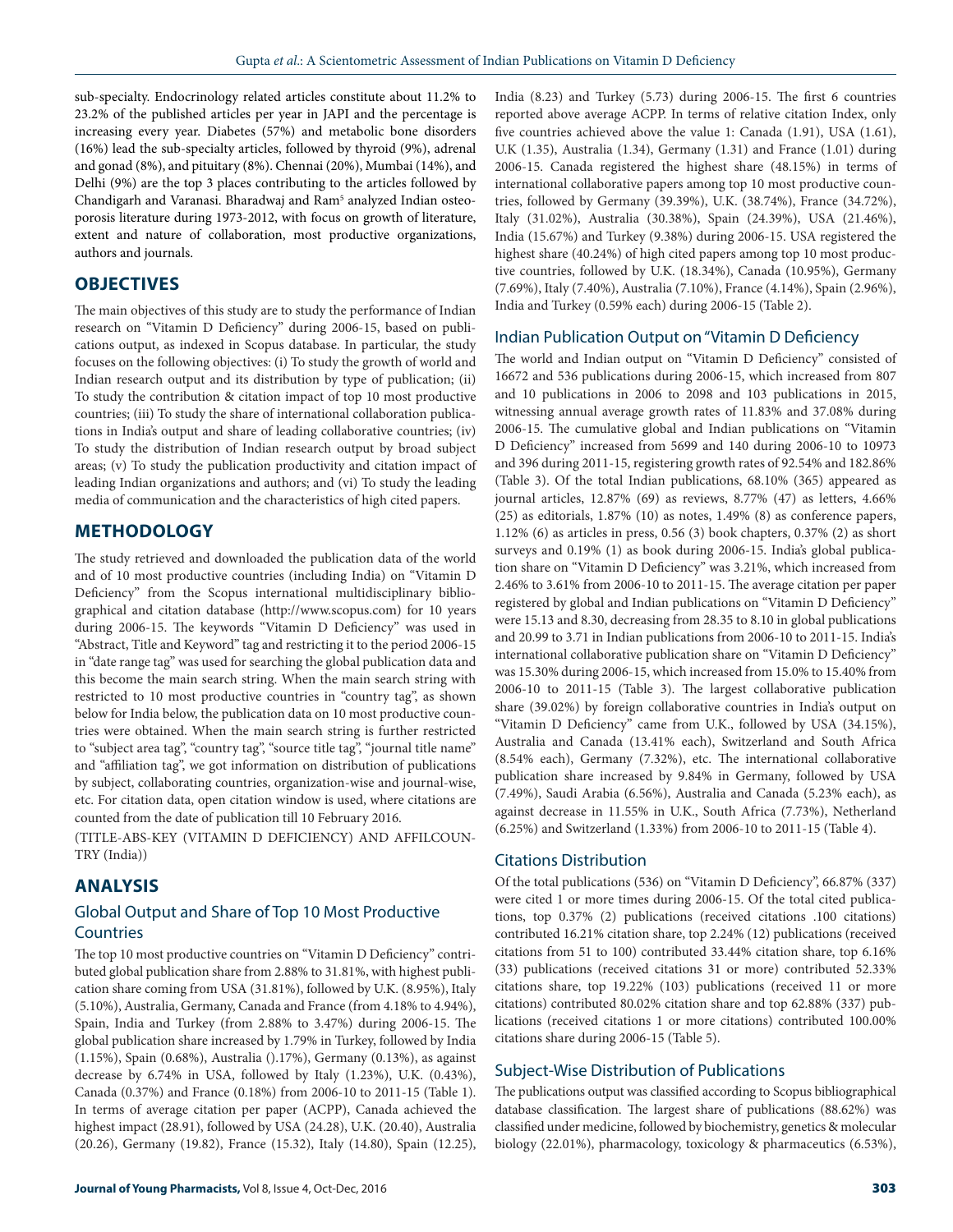| <b>Name of the Country</b> |         | <b>Number of Publications</b> |         | <b>Publication Share</b> |         |         |  |
|----------------------------|---------|-------------------------------|---------|--------------------------|---------|---------|--|
|                            | 2006-10 | 2011-15                       | 2006-15 | 2006-10                  | 2011-15 | 2006-15 |  |
| <b>United States</b>       | 2066    | 3238                          | 5304    | 36.25                    | 29.51   | 31.81   |  |
| United Kingdom             | 526     | 966                           | 1492    | 9.23                     | 8.80    | 8.95    |  |
| Italy                      | 337     | 514                           | 851     | 5.91                     | 4.68    | 5.10    |  |
| Australia                  | 275     | 548                           | 823     | 4.83                     | 4.99    | 4.94    |  |
| Germany                    | 266     | 526                           | 792     | 4.67                     | 4.79    | 4.75    |  |
| Canada                     | 263     | 466                           | 729     | 4.61                     | 4.25    | 4.37    |  |
| France                     | 245     | 452                           | 697     | 4.30                     | 4.12    | 4.18    |  |
| Spain                      | 172     | 406                           | 578     | 3.02                     | 3.70    | 3.47    |  |
| India                      | 140     | 396                           | 536     | 2.46                     | 3.61    | 3.21    |  |
| Turkey                     | 97      | 383                           | 480     | 1.70                     | 3.49    | 2.88    |  |
| World                      | 5699    | 10973                         | 16672   | 100.00                   | 100.00  | 100.00  |  |

| Table 1: Contribution and Global Publication Share of Top 10 Most Productive Countries on "Vitamin D |  |
|------------------------------------------------------------------------------------------------------|--|
| Deficiency" during 2006-15                                                                           |  |

**Table 2: Contribution, Citation Impact and International Collaborative Publication Share of Top 10 Most Productive Countries on "Vitamin D Deficiency" during 2006-15**

| Name of the<br>Country | <b>TP</b> | <b>TC</b> | <b>ACPP</b> | <b>GPS</b> | <b>GCS</b> | <b>RCI</b> | HI   | <b>ICP</b> | %ICP  | <b>HCP</b>     | %HCP   |
|------------------------|-----------|-----------|-------------|------------|------------|------------|------|------------|-------|----------------|--------|
| <b>United States</b>   | 5304      | 128803    | 24.28       | 31.81      | 51.08      | 1.61       | 136  | 1138       | 21.46 | 136            | 40.24  |
| United Kingdom         | 1492      | 30442     | 20.40       | 8.95       | 12.07      | 1.35       | 81   | 578        | 38.74 | 62             | 18.34  |
| Italy                  | 851       | 12598     | 14.80       | 5.10       | 5.00       | 0.98       | 53   | 264        | 31.02 | 25             | 7.40   |
| Australia              | 823       | 16674     | 20.26       | 4.94       | 6.61       | 1.34       | 62   | 250        | 30.38 | 24             | 7.10   |
| Germany                | 792       | 15700     | 19.82       | 4.75       | 6.23       | 1.31       | 64   | 312        | 39.39 | 26             | 7.69   |
| Canada                 | 729       | 21072     | 28.91       | 4.37       | 8.36       | 1.91       | 65   | 351        | 48.15 | 37             | 10.95  |
| France                 | 697       | 10681     | 15.32       | 4.18       | 4.24       | 1.01       | 52   | 242        | 34.72 | 14             | 4.14   |
| Spain                  | 578       | 7079      | 12.25       | 3.47       | 2.81       | 0.81       | 42   | 141        | 24.39 | 10             | 2.96   |
| India                  | 536       | 4410      | 8.23        | 3.21       | 1.75       | 0.54       | 32   | 84         | 15.67 | $\overline{2}$ | 0.59   |
| Turkey                 | 480       | 2748      | 5.73        | 2.88       | 1.09       | 0.38       | 26   | 45         | 9.38  | $\overline{2}$ | 0.59   |
| World                  | 16672     | 252178    | 15.13       | 100.00     | 100.00     | 1.00       | 61.3 | 3405       | 20.42 | 338            | 100.00 |

TP=Total Papers; TC=Total Citations; ACPP=Average Citation Per Paper; GPS=Global Publication Share; GCS=Global Citation Share; HI=h-index; ICP=International Collaborative Papers; HCP=High Cited Papers.

| Table 3: Global and Indian Publications on "Vitamin D Deficiency" during 2006-15 |  |  |
|----------------------------------------------------------------------------------|--|--|
|----------------------------------------------------------------------------------|--|--|

| <b>Publication</b> |           | <b>World</b> |             |           | India     |             |                |       |      |  |
|--------------------|-----------|--------------|-------------|-----------|-----------|-------------|----------------|-------|------|--|
| Year               | <b>TP</b> | <b>TC</b>    | <b>ACPP</b> | <b>TP</b> | <b>TC</b> | <b>ACPP</b> | <b>ICP</b>     | %ICP  | %TP  |  |
| 2006               | 807       | 26035        | 32.26       | 10        | 289       | 28.9        | $\mathbf{1}$   | 10    | 1.24 |  |
| 2007               | 896       | 34786        | 38.82       | 15        | 331       | 22.07       | $\mathfrak{Z}$ | 20    | 1.67 |  |
| 2008               | 1131      | 37586        | 33.23       | 40        | 682       | 17.05       | 5              | 12.5  | 3.54 |  |
| 2009               | 1270      | 30304        | 23.86       | 30        | 1058      | 35.27       | $\overline{4}$ | 13.33 | 2.36 |  |
| 2010               | 1595      | 34552        | 21.66       | 45        | 579       | 12.87       | 8              | 17.78 | 2.82 |  |
| 2011               | 1958      | 34452        | 17.60       | 54        | 395       | 7.31        | 9              | 16.67 | 2.76 |  |
| 2012               | 2252      | 26489        | 11.76       | 66        | 443       | 6.71        | 15             | 22.73 | 2.93 |  |
| 2013               | 2402      | 18447        | 7.68        | 86        | 290       | 3.37        | 15             | 17.44 | 3.58 |  |
| 2014               | 2263      | 8209         | 3.63        | 87        | 297       | 3.41        | $\overline{7}$ | 8.05  | 3.84 |  |
| 2015               | 2098      | 1328         | 0.63        | 103       | 46        | 0.45        | 15             | 14.56 | 4.91 |  |
| 2006-10            | 5699      | 163263       | 28.65       | 140       | 2939      | 20.99       | 21             | 15.00 | 2.46 |  |
| $2011 - 15$        | 10973     | 88925        | 8.10        | 396       | 1471      | 3.71        | 61             | 15.40 | 3.61 |  |
| 2006-15            | 16672     | 252188       | 15.13       | 536       | 4410      | 8.23        | 82             | 15.30 | 3.21 |  |

TP=Total Papers; TC=Total Citations; ACPP=Average Citation Per Paper; ICP=International Collaborative Papers.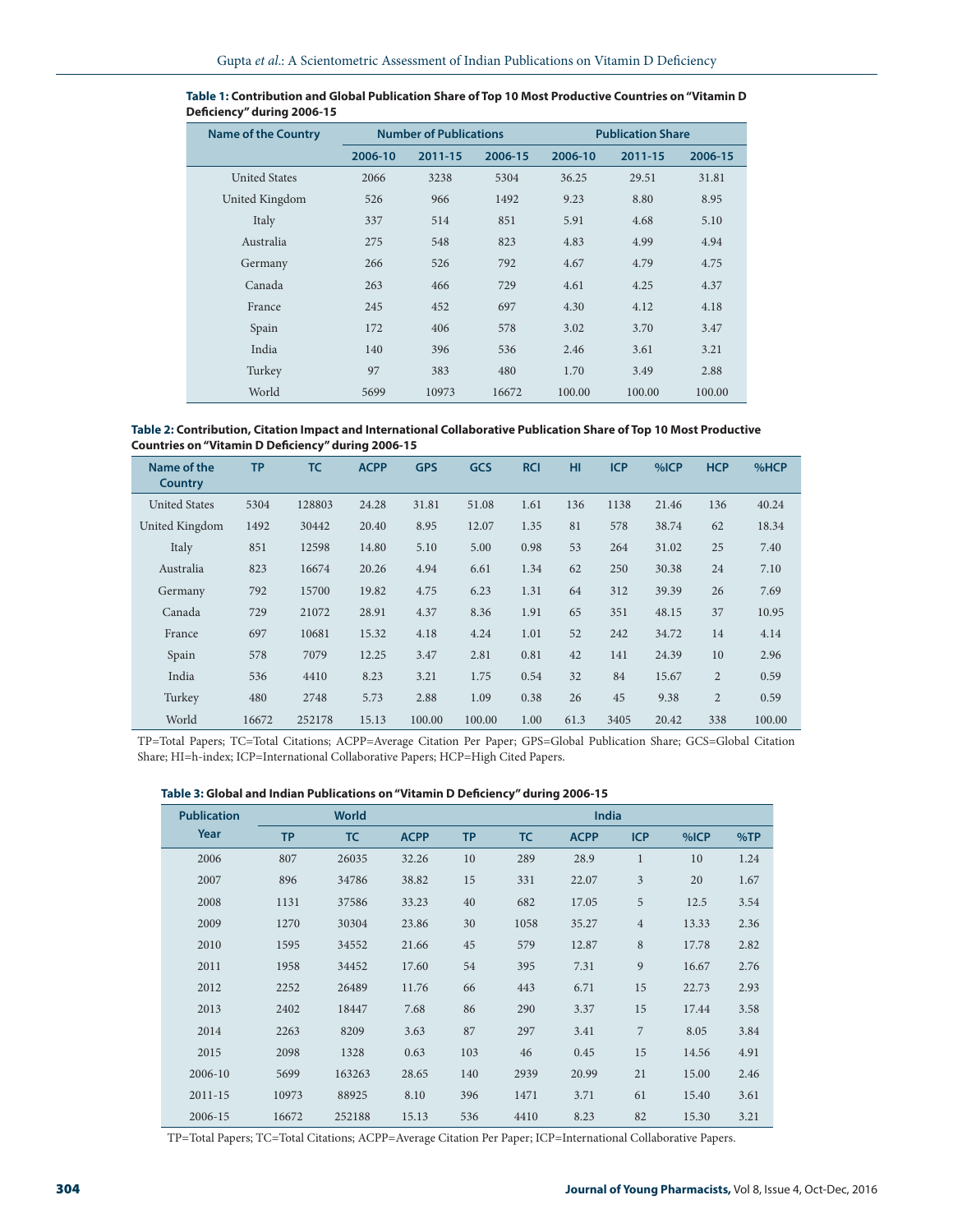| <b>Collaborative</b><br><b>Country</b> |                | No. of International<br><b>Collaborative Papers</b> |                | <b>Share of International Collaborative</b><br><b>Papers</b> |         |         |  |  |
|----------------------------------------|----------------|-----------------------------------------------------|----------------|--------------------------------------------------------------|---------|---------|--|--|
|                                        | 2006-10        | 2010-15                                             | 2006-15        | 2006-10                                                      | 2010-15 | 2006-15 |  |  |
| U.K.                                   | 10             | 22                                                  | 32             | 47.62                                                        | 36.07   | 39.02   |  |  |
| <b>USA</b>                             | 6              | 22                                                  | 28             | 28.57                                                        | 36.07   | 34.15   |  |  |
| Australia                              | $\overline{2}$ | 9                                                   | 11             | 9.52                                                         | 14.75   | 13.41   |  |  |
| Canada                                 | $\overline{2}$ | 9                                                   | 11             | 9.52                                                         | 14.75   | 13.41   |  |  |
| Switzerland                            | $\overline{2}$ | 5                                                   | $\overline{7}$ | 9.52                                                         | 8.20    | 8.54    |  |  |
| South Africa                           | 3              | $\overline{4}$                                      | 7              | 14.29                                                        | 6.56    | 8.54    |  |  |
| Germany                                | $\overline{0}$ | 6                                                   | 6              | 0.00                                                         | 9.84    | 7.32    |  |  |
| Lebanon                                | 3              | $\mathbf{1}$                                        | $\overline{4}$ | 14.29                                                        | 1.64    | 4.88    |  |  |
| Saudi Arabia                           | $\Omega$       | $\overline{4}$                                      | $\overline{4}$ | 0.00                                                         | 6.56    | 4.88    |  |  |
| Netherlands                            | $\overline{2}$ | $\overline{2}$                                      | $\overline{4}$ | 9.52                                                         | 3.28    | 4.88    |  |  |
|                                        | 21             | 61                                                  | 82             | 100.00                                                       | 100.00  | 100.00  |  |  |

| Table 4: Share of Leading Foreign Collaborative Countries in India's Output on "Vitamin D |  |
|-------------------------------------------------------------------------------------------|--|
| Deficiency" during 2006-15                                                                |  |

#### **Table 5: Distribution of Citations by Publications on "Vitamin D Deficiency" during 2006-15**

| <b>Citation Range</b> | No. of<br><b>Papers</b> | No. of<br><b>Citations</b> | Share of<br><b>Papers</b> | Share of<br><b>Citations</b> |
|-----------------------|-------------------------|----------------------------|---------------------------|------------------------------|
| $\mathbf{0}$          | 199                     | $\mathbf{0}$               | 37.13                     | $\overline{0}$               |
| $1 - 10$              | 234                     | 881                        | 43.66                     | 19.98                        |
| $11-30$               | 70                      | 1221                       | 13.06                     | 27.69                        |
| $31 - 50$             | 21                      | 833                        | 3.92                      | 18.89                        |
| $51 - 100$            | 10                      | 760                        | 1.87                      | 17.23                        |
| >100                  | $\overline{2}$          | 715                        | 0.37                      | 16.21                        |
|                       | 536                     | 4410                       | 100.00                    | 100                          |

#### **Table 6: Subject-Wise Distribution of Publications on "Vitamin D Deficiency": 2006-15**

| <b>Name of the Subject</b>                 | <b>No. of Papers</b> |         |         | <b>Share of Papers</b> | TC      | <b>ACPP</b> | HI   |       |                |
|--------------------------------------------|----------------------|---------|---------|------------------------|---------|-------------|------|-------|----------------|
|                                            | 2006-10              | 2010-15 | 2006-15 | 2006-10                | 2010-15 | 2006-15     |      |       |                |
| Medicine                                   | 122                  | 353     | 475     | 87.14                  | 89.14   | 88.62       | 3855 | 8.12  | 29             |
| Biochemistry, genetics & molecular biology | 26                   | 92      | 118     | 18.57                  | 23.23   | 22.01       | 814  | 6.90  | 16             |
| Pharmacology, toxicology & pharmaceutics   | 5                    | 30      | 35      | 3.57                   | 7.58    | 6.53        | 192  | 5.49  | 6              |
| Nursing                                    | 8                    | 26      | 34      | 5.71                   | 6.57    | 6.34        | 385  | 11.32 | 10             |
| Neuroscience                               | 5                    | 10      | 15      | 3.57                   | 2.53    | 2.80        | 60   | 4.00  | $\overline{4}$ |
| Agricultural & biological science          | 5                    | 6       | 11      | 3.57                   | 1.52    | 2.05        | 300  | 27.27 | 6              |
| Immunology & microbiology                  | $\mathbf{0}$         | 9       | 9       | 0.00                   | 2.27    | 1.68        | 59   | 6.56  | 5              |
| Total of India                             | 140                  | 396     | 536     |                        |         |             |      |       |                |

TC=Total Citations; ACPP=Average Citation Per Paper; HI=h-index.

nursing (6.34%) neurosciences (2.80%), agricultural & biological science (2.05%) and immunology & microbiology (1.68%) during 2006-15. The publication activity has increased in medicine (from 87.14% to 89.14%),, biochemistry, genetics & molecular biology (from 18.57% to 23.23%), pharmacology, toxicology & pharmaceutics (from 3.57% to 7.58%), nursing (from 5.71% to 6.57%) and immunology & microbiology (from 0.0% to 2.27%, as against decrease in neuroscience (from 3.57% to 2.53%) and agricultural & biological sciences (from 3.57% to 1.52%) from 2006-10 to 2011-15. Agricultural & biological sciences registered the highest citation impact per paper (27.27), followed by nursing (11.32), medicine (8.12), biochemistry, genetics & molecular biology (6.90), immunology & microbiology (6.56) pharmacology, toxicology & pharmaceutics (5.49) and nursing (4.0) during 2006-15 (Table 6).

## Contribution and Citation Impact of Most Productive **Organizations**

The top 15 organizations on "Vitamin D Deficiency" individually contributed 8 to 63 publications and together they contributed 255 publi-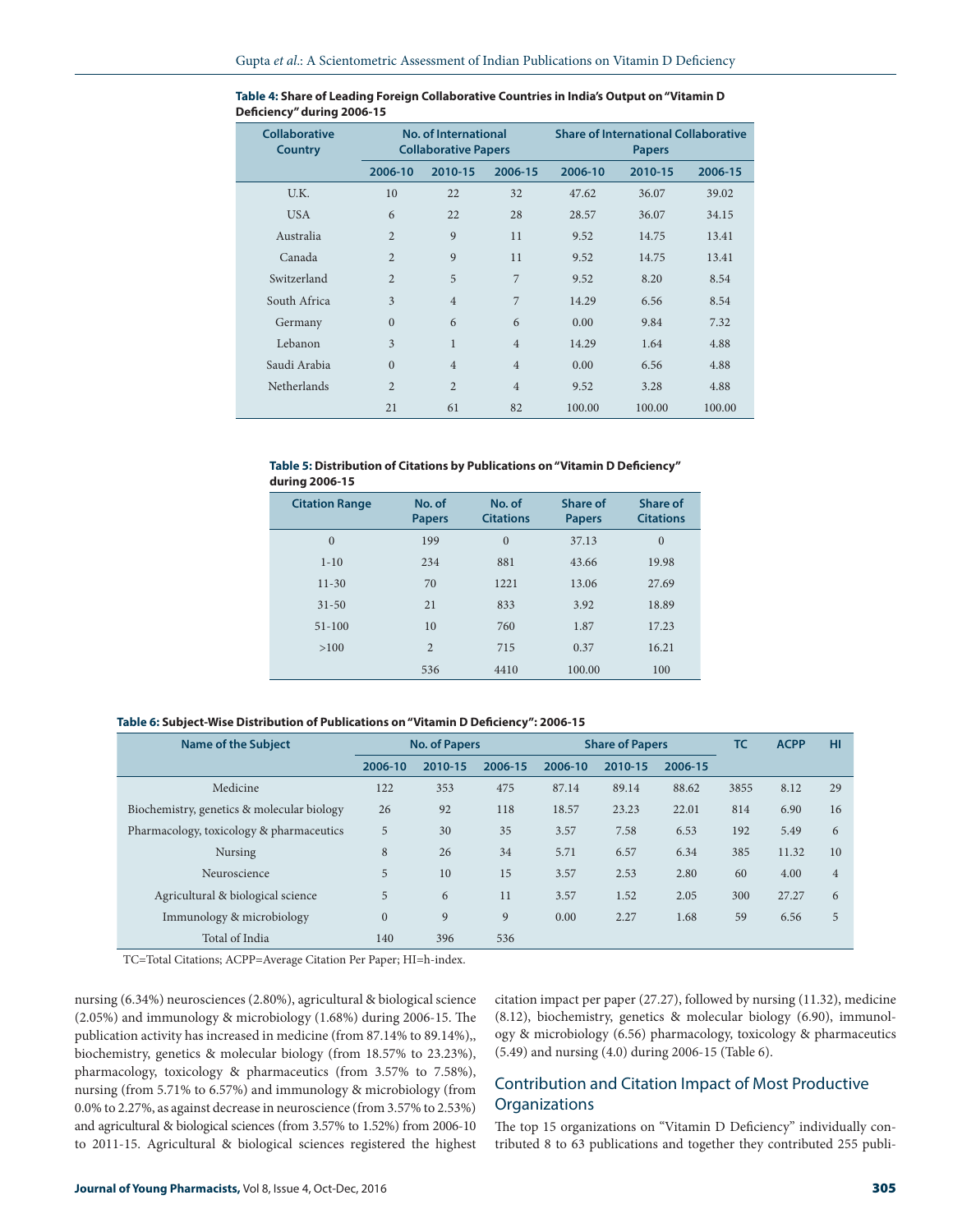| <b>Name of the Organization</b>                                             | <b>TP</b> | <b>TC</b> | <b>ACPP</b> | HI             | <b>ICP</b>     | %ICP  |
|-----------------------------------------------------------------------------|-----------|-----------|-------------|----------------|----------------|-------|
| All India Institute of Medical Sciences (AIIMS), New Delhi                  | 63        | 789       | 12.52       | 17             | 10             | 15.87 |
| Postgraduate Institute of Medical Sciences (PGIMER), Chandigarh             | 26        | 120       | 4.62        | 6              | $\overline{4}$ | 15.38 |
| Christian Medical College (CMC), Vellore                                    | 26        | 169       | 6.50        | $\overline{7}$ | $\overline{2}$ | 7.69  |
| Sanjay Gandhi Postgraduate Institute of Medical Sciences (SGPGIMS), Lucknow | 24        | 224       | 9.33        | $\,8\,$        | $\mathbf{1}$   | 4.17  |
| Jehangir Hospital, Pune                                                     | 19        | 129       | 6.79        | 8              | 12             | 63.16 |
| Institute of Nuclear Medicine & Allied Sciences (INMAS), New Delhi          | 13        | 223       | 17.15       | 8              | $\mathbf{1}$   | 7.69  |
| Institute of Post Graduate Medical Education & Research (IPGMER), Kolkata   | 11        | 36        | 3.27        | $\overline{4}$ | $\overline{0}$ | 0.00  |
| King Edward Memorial Hospital (KEMH), Mumbai                                | 10        | 120       | 12.00       | 6              | $\overline{2}$ | 20.00 |
| National Institute of Nutrition (NIN), Hyderabad                            | 10        | 44        | 4.40        | 3              | $\overline{2}$ | 20.00 |
| Indraprastha Apollo Hospital (IAH), Delhi                                   | 9         | 794       | 88.22       | 5              | $\overline{2}$ | 22.22 |
| Maulana Azad Medical College (MAMC), Delhi                                  | 9         | 59        | 6.56        | $\overline{3}$ | $\mathbf{1}$   | 11.11 |
| C S M Medical University, Lucknow                                           | 9         | 164       | 18.22       | 6              | $\overline{2}$ | 22.22 |
| Sant Parmanand Hospital, Delhi                                              | 9         | 11        | 1.22        | $\overline{2}$ | $\overline{0}$ | 0.00  |
| Sri Venkateshwara Institute of Medical Sciences, Lucknow                    | 9         | 247       | 27.44       | $\overline{7}$ | $\mathbf{1}$   | 11.11 |
| Jawarharlal Nehru Medical College, Agra                                     | 8         | 22        | 2.75        | $\overline{3}$ | $\mathbf{0}$   | 0.00  |
| Total of 15 organizations                                                   | 255       | 3151      | 12.36       | 6.2            | 40             | 15.69 |
| Total of India                                                              | 536       | 4410      |             |                |                |       |
| Share of 15 organizations in India's total output                           | 47.57     | 71.45     |             |                |                |       |

| Table 7: Profile of Top 15 Most Productive Organizations on "Vitamin D Deficiency" during 2006-15 |  |  |
|---------------------------------------------------------------------------------------------------|--|--|
|                                                                                                   |  |  |

TP=Total Papers; TC=Total Citations; ACPP=Average Citation Per Paper; ICP=International Collaborative Papers; HI=h-index.

cations (47.57% publications share) which accounted for 3151 citations (71.45% citation share) during 2006-15. A scientometric profile of top 15 most productive organizations is shown in Table 7. Five organizations contributed more than the average productivity per paper (17.0) of all organizations: AIIMS-New Delhi (63 papers), PGIMER-Chandigarh and CMC-Vellore (26 papers each), SGPGIMS - Lucknow (24 papers) and Jehangir Hospital-Pune (19 papers) during 2006-15. Five organizations received more than the average citations per paper (12.26) of all organizations: IAH - Delhi (88.22), SVIMS - Tirupati (27.44), CSM Medical Univ - Lucknow (18.22), INMAS-Delhi (17.15) and AIIMS - New Delhi (12.52) during 2006-15. Six organizations received more than the average h-index (6.2) of all organizations: AIIMS - New Delhi (17), INMAS - Delhi, SGPGIMS - Lucknow and Jehangir Hospital - Pune (8 each) and CMC - Vellore (7) during 2006-15.Six organizations registered more than average share (15.69%) of international collaborative papers of all organizations: Jehangir Hospital - Pune (63.16%), CSM Medical University - Lucknow and IAH-Delhi (22.22% each), KEMH -Mumbai and NIN - Hyderabad (20.0% each) and AIIMS-New Delhi (15.87%) during 2006-15.

## Contribution and Citation Impact of Top 15 Authors

The contribution of 15 top authors varied from 7 to 26 publications and together they contributed 177 publications (33.02% publication share) and accounted for 3069 citations (69.59% citation share) during 2006-15. A scientometric profile of top 15 most productive authors is shown in Table 8. Six authors published more than the average productivity per paper (11.8) of all authors: N. Gupta (26 papers), A.V. Khadikar (19 papers), R.K. Marwah (17 papers), R. Goswami (14 papers), N. Tandon (13 papers) and V. Sreenivas (12 papers) during 2006-15. Four authors registered more than the average citation per paper (17.34) of all authors: A. Mithal (88.0), N. Tandon (25.62), C,V. Harinaryan (25.10) and R. Goswami (22.0) during 2006-15, Eight authors have registered more than the average h-index (6.0) of all authors: N. Gupta (10), N. Tandon, R. Goswami and R.K. Marwah (9 each), A.V. Khadikar (8), A. Mithal, C, V. Harinaryan and V. Sreenivas (7 each) during 2006-15. Four authors registered more than the average share (15.82%) of international collaborative papers of all authors: A.V. Khadikar (63.16%), A. Mithal (40.0%), S K. Bhadada (28.57%) and N. Gupta (19.23%) during 2006-15.

#### Medium of Communication

Of the 536 Indian publications on "Vitamin D Deficiency", 530 publications appeared in journals, 3 as books, 2 as conference proceedings and 1 in book series during 2006-15. The top 15 journals together accounted for 170 publications (31.72% share of the India's output) during 2006-15, which decreased from 40.0% to 28.79% from 2006-10 to 2011-15. The largest number of publications (25) had appeared in *Indian Journal of Pediatrics*, followed by *Indian Journal of Medical Research* (23 papers), *Indian Pediatrics* (16 papers), *BMJ Case Reports* (15 papers), etc during 2006-15 (Table 9).

### High Cited Papers

The top 13 highly cited papers (constituting 1 conference paper, 3 reviews and 9 articles) on "Vitamin D Deficiency" have received citations from 50 to 479 (11 papers in citation range 50-97 and 2 papers in citation range 236-479) and together have received 1535 citations, with an average citations per paper of 118.08. Of the 13 highly cited papers, 2 involved single institution participation and 11 involved multi-institutional participation (5 national collaborative and 6 internationally collaborative). These 13 highly cited papers involve 100 authors and 60 organizations (including 19 Indian organizations). Among Indian organizations, 2 papers each has been published by Indraprastha Appollo Hospital, Delhi and All India Institute of Medical Sciences, New Delhi and 1 paper each by 17 other Indian organizations. These 13 high cited papers are published in 11 journals, including 2 papers in *Osteoporosis International* and *American Journal of Clinical Nutrition*, and one paper each *Archives of Osteoporosis*, *Bioorganic & Medicinal Chemistry*, *Best Practice & Research in Clinical Rheumatology*, *British Journal of Clinical Nutrition*, *Clinical Endocrinology, European Journal of Clinical Nutrition, Journal of Experimental Botany* and *World Journal of Gastroenterology.*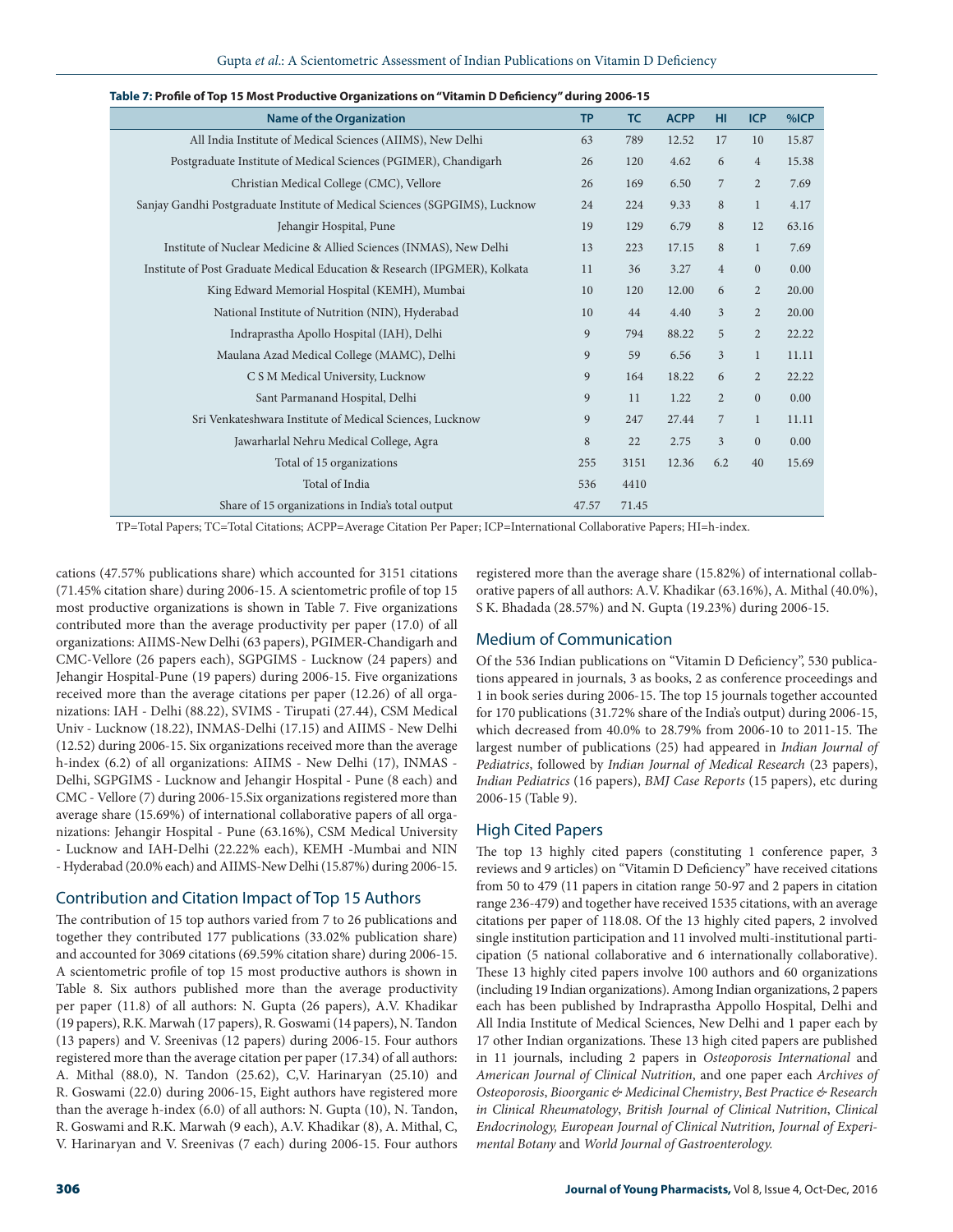| <b>Name of Author</b> | <b>Affiliation of the author</b>                      | <b>TP</b>      | <b>TC</b> | <b>ACPP</b> | HI.            | <b>ICP</b>     | %ICP  |
|-----------------------|-------------------------------------------------------|----------------|-----------|-------------|----------------|----------------|-------|
| N.Gupta               | AIIMS-New Delhi                                       | 26             | 391       | 15.04       | 10             | 5              | 19.23 |
| A.V.Khadikar          | Jehangir Hospital, Pune                               | 19             | 129       | 6.79        | 8              | 12             | 63.16 |
| R.K.Marwah            | <b>INMAS-Delhi</b>                                    | 17             | 294       | 17.29       | 9              | $\mathbf{1}$   | 5.88  |
| R.Goswami             | AIIMS-New Delhi                                       | 14             | 308       | 22.00       | 9              | $\overline{0}$ | 0.00  |
| N.Tandon              | AIIMS-New Delhi                                       | 13             | 333       | 25.62       | 9              | $\mathbf{1}$   | 7.69  |
| V. Sreenivas          | AIIMS-New Delhi                                       | 12             | 138       | 11.50       | 7              | $\mathbf{1}$   | 8.33  |
| C,V.Harinaryan        | VIMS-Tirupati                                         | 10             | 251       | 25.10       | $\overline{7}$ | $\mathbf{1}$   | 10.00 |
| A.Mithal              | IAH-Delhi                                             | 10             | 880       | 88.00       | $\overline{7}$ | $\overline{4}$ | 40.00 |
| V.Bhatia              | SGPGIMS-Lucknow                                       | 10             | 144       | 14.40       | 5              | $\mathbf{0}$   | 0.00  |
| S.C.Arya              | Parmanand Hospital, Delhi                             | 9              | 11        | 1.22        | $\overline{2}$ | $\mathbf{0}$   | 0.00  |
| N.Agarwal             | Parmanand Hospital, Delhi                             | 8              | 11        | 1.38        | $\overline{2}$ | $\mathbf{0}$   | 0.00  |
| T.V.Paul              | CMC-Vellore                                           | 8              | 32        | 4.00        | $\overline{2}$ | $\mathbf{0}$   | 0.00  |
| M.K.Garg              | <b>INMAS-Delhi</b>                                    | 7              | 70        | 10.00       | 5              | $\mathbf{0}$   | 0.00  |
| R.Khadgawat           | AIIMS-New Delhi                                       | 7              | 56        | 8.00        | 5              | $\mathbf{1}$   | 14.29 |
| S K. Bhadada          | PGIMER-Chandigarh                                     | $\overline{7}$ | 21        | 3.00        | $\overline{3}$ | $\overline{2}$ | 28.57 |
|                       | Total of 15 authors                                   | 177            | 3069      | 17.34       | 90             | 28             | 15.82 |
|                       | Total of India                                        | 536            | 4410      |             |                |                |       |
|                       | Share of 15 authors contribution in<br>India's output | 33.02          | 69.59     |             |                |                |       |

| Table 8: Scientometric Profile of Top 15 Authors on "Vitamin D Deficiency" during 2006-15 |  |  |  |
|-------------------------------------------------------------------------------------------|--|--|--|
|-------------------------------------------------------------------------------------------|--|--|--|

TP=Total Papers; TC=Total Citations; ACPP=Average Citation Per Paper; ICP=International Collaborative Papers; HI=h-index.

| Name of the Journal                           | <b>Number of Papers</b>  |                |         |
|-----------------------------------------------|--------------------------|----------------|---------|
|                                               | 2006-10                  | 2011-15        | 2006-15 |
| Indian Journal of Pediatrics                  | 11                       | 14             | 25      |
| Indian Journal of Medical Research            | 12                       | 11             | 23      |
| <b>Indian Pediatrics</b>                      | 6                        | 10             | 16      |
| <b>BMJ</b> Case Reports                       | 1                        | 14             | 15      |
| Journal of Association of Physicians of India | 6                        | 7              | 13      |
| Journal of Clinical & Diagnostic Research     | $\Omega$                 | 10             | 10      |
| <b>Endocrine Practice</b>                     | $\overline{4}$           | $\overline{4}$ | 8       |
| Indian Journal of Pharma & Bio Sciences       | $\Omega$                 | 8              | 8       |
| European Journal of Clinical Nutrition        | $\overline{4}$           | $\overline{4}$ | 8       |
| British Journal of Nutrition                  | $\overline{\mathcal{E}}$ | 5              | 8       |
| Clinical Endocrinology                        | 3                        | 5              | 8       |
| Annals of Indian Academy of Neurology         | $\Omega$                 | 7              | 7       |
| Journal of Postgraduate Medicine              | 5                        | $\overline{2}$ | 7       |
| Archives of Osteoporosis                      | $\mathbf{1}$             | 6              | 7       |
| <b>J&amp;K</b> Science                        | $\Omega$                 | $\overline{7}$ | 7       |
| Total of 15 journals                          | 56                       | 114            | 170     |
| India's total output                          | 140                      | 396            | 536     |
| Share of 15 journals output in India's output | 40                       | 28.79          | 31.72   |

| Table 9: List of Most Productive Journals Publishing India's Output on "Vitamin D Deficiency" |
|-----------------------------------------------------------------------------------------------|
| during 2006-15                                                                                |

## **SUMMARY & CONCLUSION**

The world and Indian publications on 'Vitamin D Deficiency" consisted of 16672 and 536 publications during 2006-15, increasing from 807 and 10 in 2006 to 2098 and 103 publications in 2015, witnessing annual average growth rates of 11.83% and 37.08% during 2006-15. The global publications on "Vitamin D Deficiency" came from several countries, of which the top 10 most productive countries accounted for 73.67% share of global publications and 99.22% share of global citations during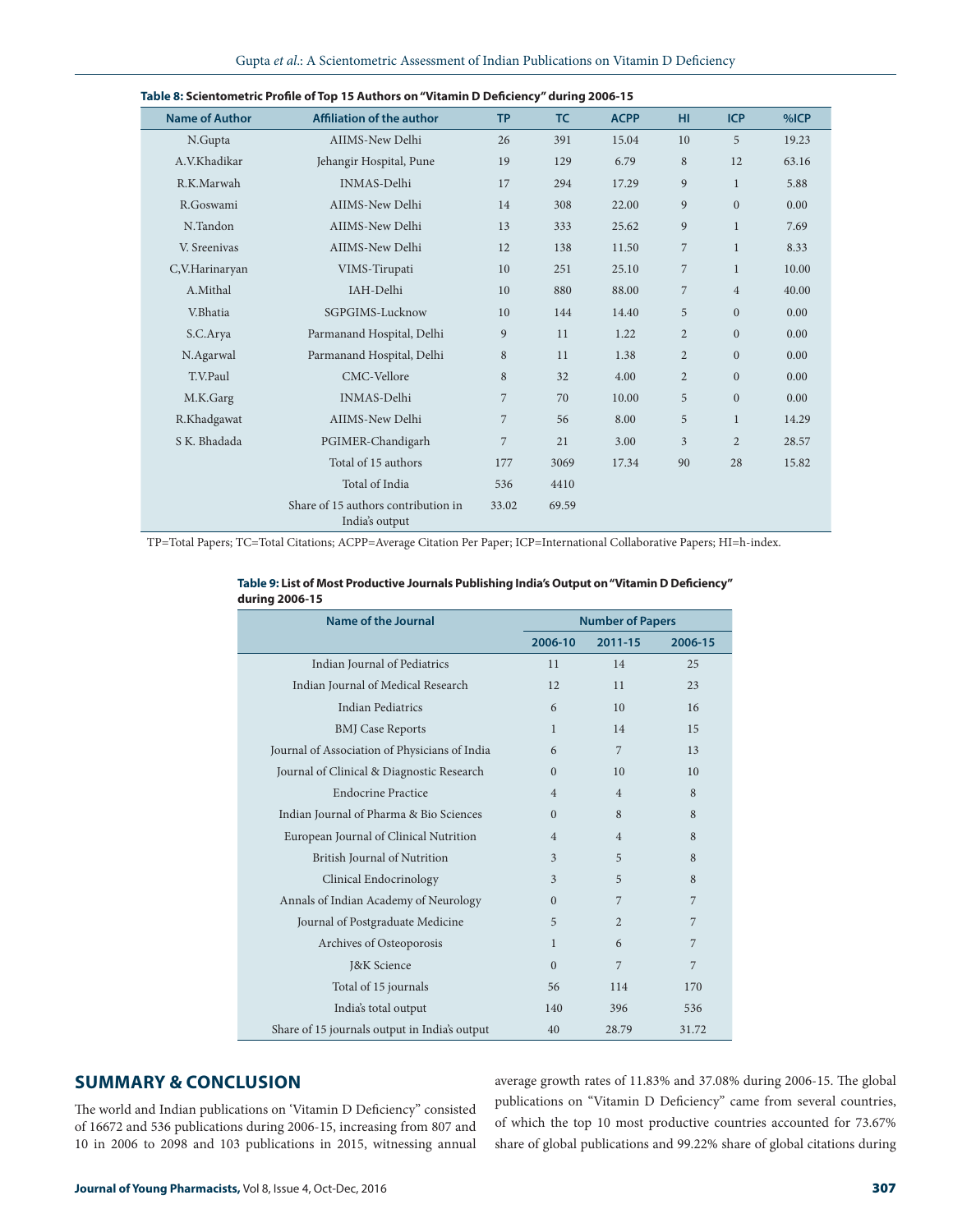2006-15. USA contributed the largest publication share (31.81%), followed by U.K. (8.95%), Italy (5.10%), Australia, Germany, Canada and France (from 4.18% to 4.94%), Spain, India and Turkey (from 2.88% to 3.47%) during 2006-15. The global publication share increased in Turkey, India Spain, Australia, Germany, as against decrease in USA, Italy, U.K., Canada and France from 2006-10 to 2011-15. India's global publication share was 3.21% during 2006-15, which increased from 2.46% in 2006-10 to 3.61% in 2011-15. Among the total Indian publications on "Vitamin D Deficiency", 66.87% were cited 1 or more times during 2006-15. The top 0.37% (2) publications (received citations.100 citations) contributed 16.21% citation share, top 2.24% (12) publications (received citations from 51 to 100) contributed 33.44% citation share, etc during 2006-15. Indian publications registered an average citation per paper of 8.30, decreasing from 8.10 to 3.71 from 2006-10 to 2011-15. The share of India's international publications on "Vitamin D Deficiency" was 15.30% during 2006-15, which increased from 15.0% to 15.40% from 2006-10 to 2011-15. Among collaborating countries participating in India's output, U.K. contributed the largest share (39.02%), followed by USA (34.15%), Australia and Canada (13.41% each), Switzerland and South Africa (8.54% each), Germany (7.32%), etc. Medicine, among subjects, contributed the largest publications share of 88.62%, followed biochemistry, genetics & molecular biology (22.01%), pharmacology, toxicology & pharmaceutics (6.53%), nursing (6.34%) neurosciences (2.80%), agricultural & biological science (2.05%) and immunology & microbiology (1.68%) during 2006-15. A large number of Indian organizations and authors participated in Indian research on "Vitamin D Deficiency" during 2006-15, of which the top 15 organizations and 15 authors contributed 47.57% and 33.02% publications share and 71.45% and 69.59% citation share respectively of the Indian output and citations. The average productivity, citation per paper, h-index and share of international collaborative papers of these top 15 most productive organizations and authors were 17.0 and 11.80, 12.26 and 17.34, 6.2 and 6.0 and 15.69% and 15.82% during 2006-15. Of the total Indian publications, 530 appeared in several journals, of which the top 15 journals contributed 31.72% share of the India's output, which decreased from 40.0% to

28.79% from 2006-10 to 2011-15. The top 13 highly cited papers registered 50 to 479 citations, and together contributed 1535 citations, leading to the average citation per paper of 118.08. Among the 13 highly cited papers, 2 were single institution papers, 5 national collaborative and 6 internationally collaborative and these involve 100 authors and 60 organizations (including 19 Indian organizations). The largest number of high cited papers (2 each) was contributed by Indraprastha Apollo Hospital, Delhi and All India Institute of Medical Sciences, New Delhi and 1 paper each by 17 other Indian organizations. These 13 high cited papers are published in 11 journals, including 2 papers in *Osteoporosis International* and *American Journal of Clinical Nutrition*, and one paper each by other 9 journals.

Concludes that there is a urgent need to frame a national policy in this area, undertake more R&D and recognize vitamin D deficiency as a public health problem and allocate more healthcare funds in this area. Widespread prevalence of vitamin D deficiency in India is undeniable. Factually, sun exposure is an untenable solution, for most individuals in India, towards attaining vitamin D sufficiency. Low calcium intake in conjunction with vitamin D deficiency makes matters worse. The need for improvement in vitamin status of the Indian population is both important and urgent. The Indian government needs to take substantive measures in this direction. Revision of RDA for calcium and vitamin D is required. Better facilities and technologies should be made available countrywide to enable timely diagnosis of clinical manifestations of vitamin D deficiency in individuals who need attention by the clinicians. Population-based programs at the national level must be developed to increase awareness of the problem at hand, to provide affordable vitamin D supplements and also to provide vitamin D fortified foods to the Indian populace at large. Research in this field needs continued support to provide a comprehensive picture of the ongoing vitamin D problem and also to study and monitor the effect(s) of a partnership between the government, healthcare system, industry and consumers, aimed at improving the vitamin D status in India.

## **ABOUT AUTHORS**

**Ritu Gupta:** Had completed his B.Lib. Sci. and M.Lib Sci degrees from Annamalai University and at present registered for Ph.D degree in the Department of Library & Information Science at Sri Venkateswara University, Tirupathi, Andhra Pradesh. She has published more than 45 papers in the area of bibliometrics and scientometrics.



**Dr B.M. Gupta:** Is now a retired scientist. He was working as Emeritus Scientist in the National Institute of Science, Technology & Development Studies (NISTADS), CSIR, New Delhi from 2008 to 2013. B.M.Gupta retired from CSIR as Scientist G in July 2008. Dr B.M.Gupta has completed B.Lib Sci from Kurukshetra University in 1971, Associatship in Documentation from INSDOC in 1975 and PhD from Karnatak University in 1999. Mr Gupta is the recipient of the Fullbright Professional Fellowship in Library & Information Science (1999) and is elected the Fellow of the Society for Information Science (2007). Dr Gupta has more than 200 research papers mainly in the area of scientometricst, which are published in learned national and international journals.



**Kiran Baidwan:** Is Senior Library & Information Assistant at the Dr. Tulsi Das Library, PGIMER, Chandigarh. She graduated in B.Sc Non- medical and B.Lib. Sc., then post graduated in M.Lib.Sc and Sociology with Diploma in Computer Application.



**Jeevanjyot Kaur:** Is Senior Library & Information Assistant at the Dr. Tulsi Das Library, PGIMER, Chandigarh. She graduated in B.Sc medical and B.Lib. Sc., then post graduated in M.Lib.Sc and Public Administration with post graduate course in Information technology (PGCIT).